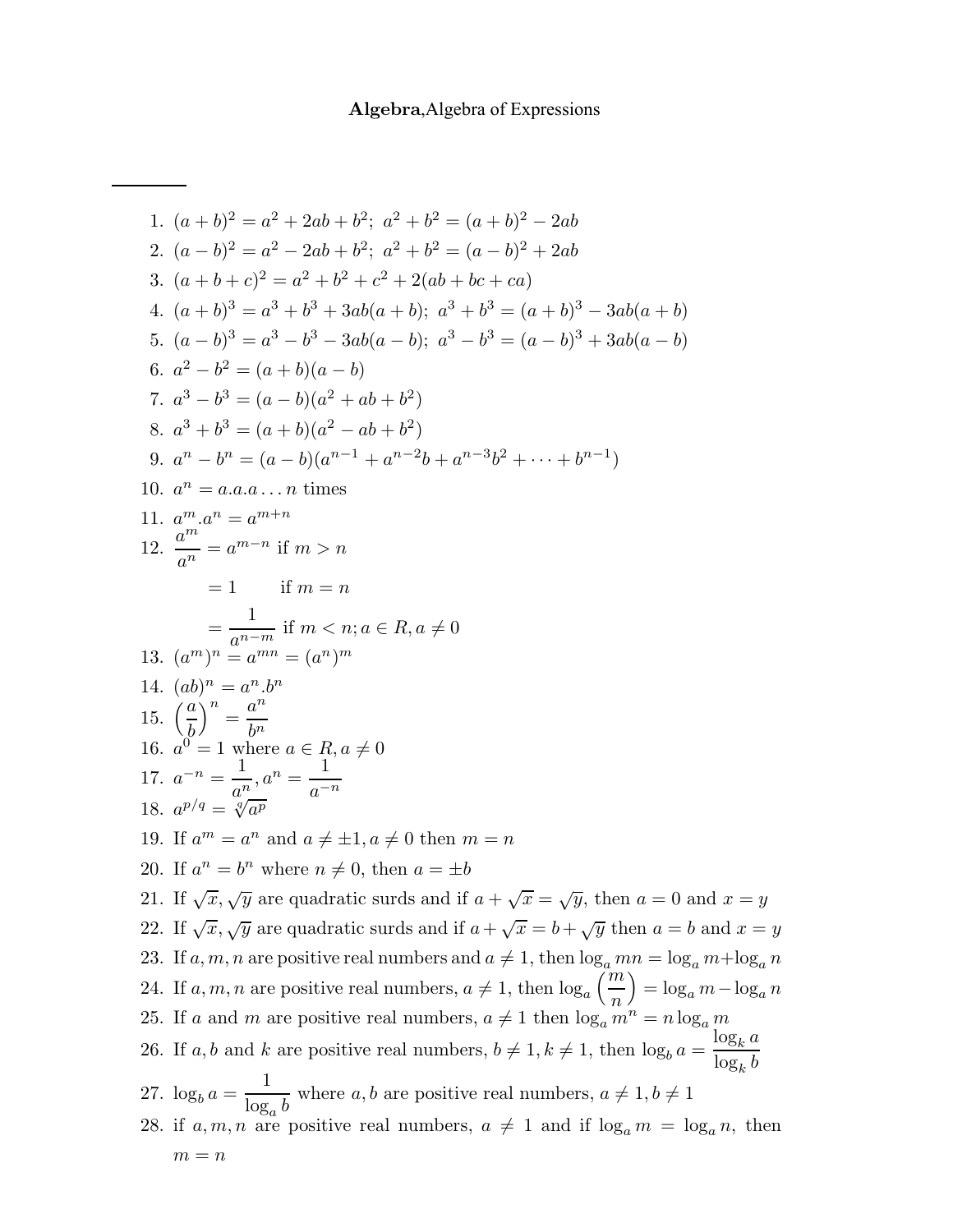- 29. if  $a + ib = 0$  where  $i = \sqrt{-1}$ , then  $a = b = 0$
- 30. if  $a + ib = x + iy$ , where  $i = \sqrt{-1}$ , then  $a = x$  and  $b = y$
- 30. If  $a + i b = x + i y$ , where  $i = \sqrt{-1}$ , then  $a = x$  and  $b = y$ <br>31. The roots of the quadratic equation  $ax^2 + bx + c = 0$ ;  $a \neq 0$  are  $\frac{-b \pm \sqrt{b^2 4ac}}{2}$  $2a$

The solution set of the equation is  $\left\{\frac{-b+\sqrt{\Delta}}{2a},\right\}$  $-b - \sqrt{\Delta}$  $2a$  $\mathcal{L}$ where  $\Delta =$  discriminant =  $b^2 - 4ac$ 

- 32. The roots are real and distinct if  $\Delta > 0$ .
- 33. The roots are real and coincident if  $\Delta = 0$ .
- 34. The roots are non-real if  $\Delta < 0$ .
- 35. If  $\alpha$  and  $\beta$  are the roots of the equation  $ax^2 + bx + c = 0, a \neq 0$  then i)  $\alpha + \beta = \frac{-b}{a} = -\frac{\text{coeff. of } x}{\text{coeff. of } x^2}$ ii)  $\alpha \cdot \beta = \frac{c}{a} = \frac{\text{constant term}}{\text{coeff. of } x^2}$ 36. The quadratic equation whose roots are  $\alpha$  and  $\beta$  is  $(x - \alpha)(x - \beta) = 0$ 
	- i.e.  $x^2 (\alpha + \beta)x + \alpha\beta = 0$ i.e.  $x^2 - Sx + P = 0$  where  $S = Sum$  of the roots and  $P = Product$  of the roots.
- 37. For an arithmetic progression  $(A.P.)$  whose first term is  $(a)$  and the common difference is  $(d)$ .
	- i)  $n^{th}$  term =  $t_n = a + (n-1)d$
	- ii) The sum of the first (n) terms =  $S_n = \frac{n}{2}(a+l) = \frac{n}{2}{2a + (n-1)d}$ where  $l =$ last term=  $a + (n - 1)d$ .
- 38. For a geometric progression  $(G.P.)$  whose first term is  $(a)$  and common ratio is  $(\gamma)$ ,
	- i)  $n^{th}$  term=  $t_n = a\gamma^{n-1}$ .
	- ii) The sum of the first  $(n)$  terms:

$$
S_n = \frac{a(1 - \gamma^n)}{1 - \gamma} \quad \text{if } \gamma < 1
$$

$$
= \frac{a(\gamma^n - 1)}{\gamma - 1} \quad \text{if } \gamma > 1
$$

$$
= na \quad \text{if } \gamma = 1
$$

- 39. For any sequence  $\{t_n\}$ ,  $S_n S_{n-1} = t_n$  where  $S_n = \text{Sum of the first } (n)$ terms.
- 40.  $\sum_{1}^{n}$  $\gamma=1$  $\gamma = 1 + 2 + 3 + \cdots + n = \frac{n}{2}(n+1).$ 41.  $\sum_{1}^{n}$  $\gamma=1$  $\gamma^2 = 1^2 + 2^2 + 3^2 + \cdots + n^2 = \frac{n}{6}$ 6  $(n+1)(2n+1).$